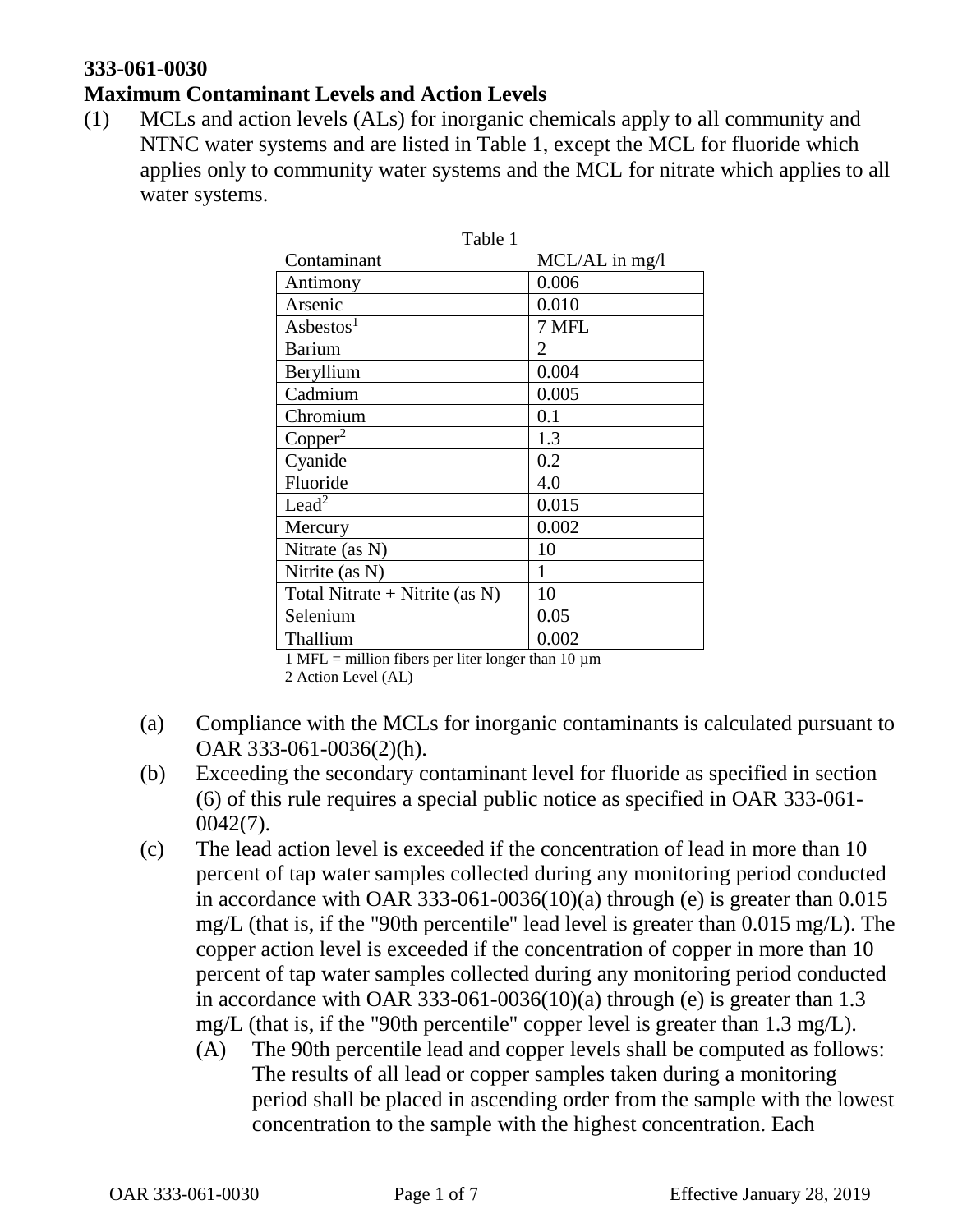sampling result shall be assigned a number, ascending by single integers beginning with the number 1 for the sample with the lowest contaminant level. The number assigned to the sample with the highest contaminant level shall be equal to the total number of samples taken. The number of samples taken during the monitoring period shall be multiplied by 0.9. The contaminant concentration in the numbered sample yielded by this calculation is the 90th percentile contaminant level.

- (B) For water systems serving fewer than 100 people that collect five samples per monitoring period, the 90th percentile is computed by taking the average of the highest and second highest concentrations. For a water system allowed by the Authority to collect fewer than five samples the sample result with the highest concentration is considered the 90th percentile value.
- (2) MCLs for organic chemicals:
	- (a) The MCLs for synthetic organic chemicals are shown in Table 2 and apply to all community and NTNC water systems. Compliance with MCLs shall be calculated pursuant to OAR 333-061-0036(3)(a)(H) and (I).

| Contaminant                      | $MCL$ in mg/l |
|----------------------------------|---------------|
| Alachlor                         | 0.002         |
| <b>Atrazine</b>                  | 0.003         |
| Benzo(a) pyrene                  | 0.0002        |
| Carbofuran                       | 0.04          |
| Chlordane                        | 0.002         |
| Dalapon                          | 0.2           |
| Dibromochloropropane             | 0.0002        |
| Dinoseb                          | 0.007         |
| $Dioxin(2,3,7,8-TCDD)$           | 0.00000003    |
| Diquat                           | 0.02          |
| Di(2-ethylhexyl) adipate         | 0.4           |
| Di(2-ethylhexyl) phthalate       | 0.006         |
| Endothall                        | 0.1           |
| Endrin                           | 0.002         |
| <b>Ethylene Dibromide</b>        | 0.00005       |
| Glyphosate                       | 0.7           |
| Heptachlor                       | 0.0004        |
| Heptachor epoxide                | 0.0002        |
| Hexachlorobenzene                | 0.001         |
| Hexachlorocyclopentadiene        | 0.05          |
| Lindane                          | 0.0002        |
| Methoxychlor                     | 0.04          |
| Oxamyl(Vydate)                   | 0.2           |
| Picloram                         | 0.5           |
| <b>Polychlorinated Biphenyls</b> | 0.0005        |
| Pentachlorophenol                | 0.001         |
| Simazine                         | 0.004         |

Table 2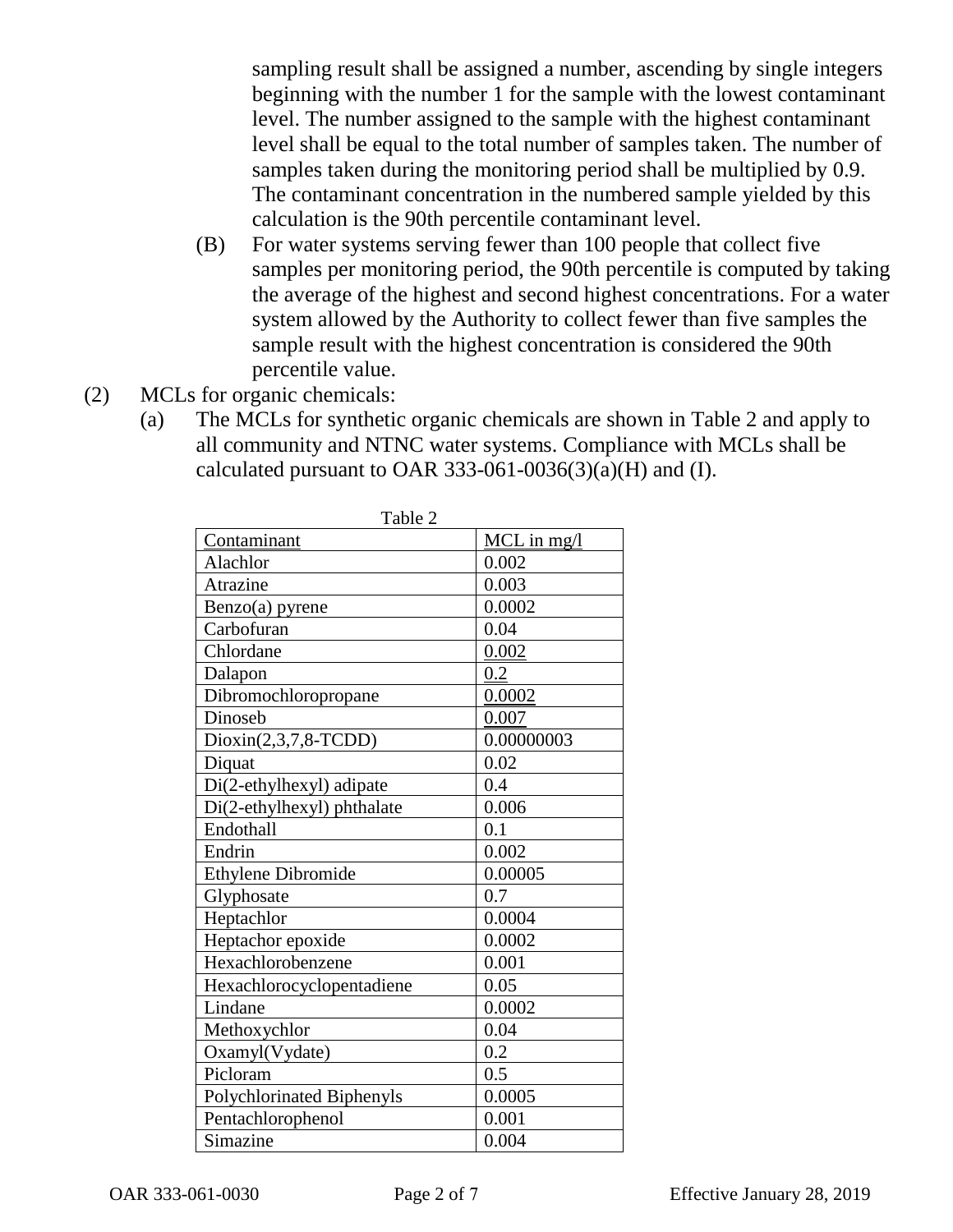| Toxaphene          |  |
|--------------------|--|
| $\angle A-D$       |  |
| $2,4,5$ -TP Silvex |  |

(b) The MCLs for disinfection byproducts are shown in Table 3 and apply to all community and NTNC water systems that add a disinfectant (oxidant) to the water supply at any point in the treatment process or deliver water in which a disinfectant has been added to the water supply.

| Table 3                |               |
|------------------------|---------------|
| Disinfection Byproduct | $MCL$ in mg/l |
| <b>TTHM</b>            | 0.080         |
| HAA5                   | 0.060         |
| <b>Bromate</b>         | 0.010         |
| Chlorite               |               |

- (A) Compliance with the MCLs for TTHM and HAA5 shall be calculated as a LRAA according to OAR 333-061-0036(4)(c).
- (B) Compliance with the MCL for bromate shall be calculated as a running annual average pursuant to OAR 333-061-0036(4)(h).
- (C) Compliance with the MCL for chlorite shall be calculated as a running annual average pursuant to OAR 333-061-0036(4)(g).
- (c) The MCLs for volatile organic chemicals are indicated in Table 4 and apply to all community and NTNC water systems. Compliance with MCLs shall be calculated pursuant to OAR 333-061-0036(3)(b)(H) and (I).

| Table 4                      |               |
|------------------------------|---------------|
| Contaminant                  | $MCL$ in mg/l |
| Benzene                      | 0.005         |
| Carbon tetrachloride         | 0.005         |
| $cis-1$ , 2-Dichloroethylene | 0.07          |
| Dichloromethane              | 0.005         |
| Ethylbenzene                 | 0.7           |
| Monochlorobenzene            | 0.1           |
| o-Dichlorobenzene            | 0.6           |
| <i>p</i> -Dichlorobenzene    | 0.075         |
| Styrene                      | 0.1           |
| Tetrachloroethylene(PCE)     | 0.005         |
| Toluene                      |               |
| trans-1,2-Dichloroethylene   | 0.1           |
| Trichloroethylene (TCE)      | 0.005         |
| Vinyl chloride               | 0.002         |
| Xylenes(total)               | 10            |
| 1,1-Dichloroethylene         | 0.007         |
| 1,1,1-Trichloroethane        | 0.2           |
| 1,1,2-Trichloroethane        | 0.005         |
| 1,2-Dichloroethane           | 0.005         |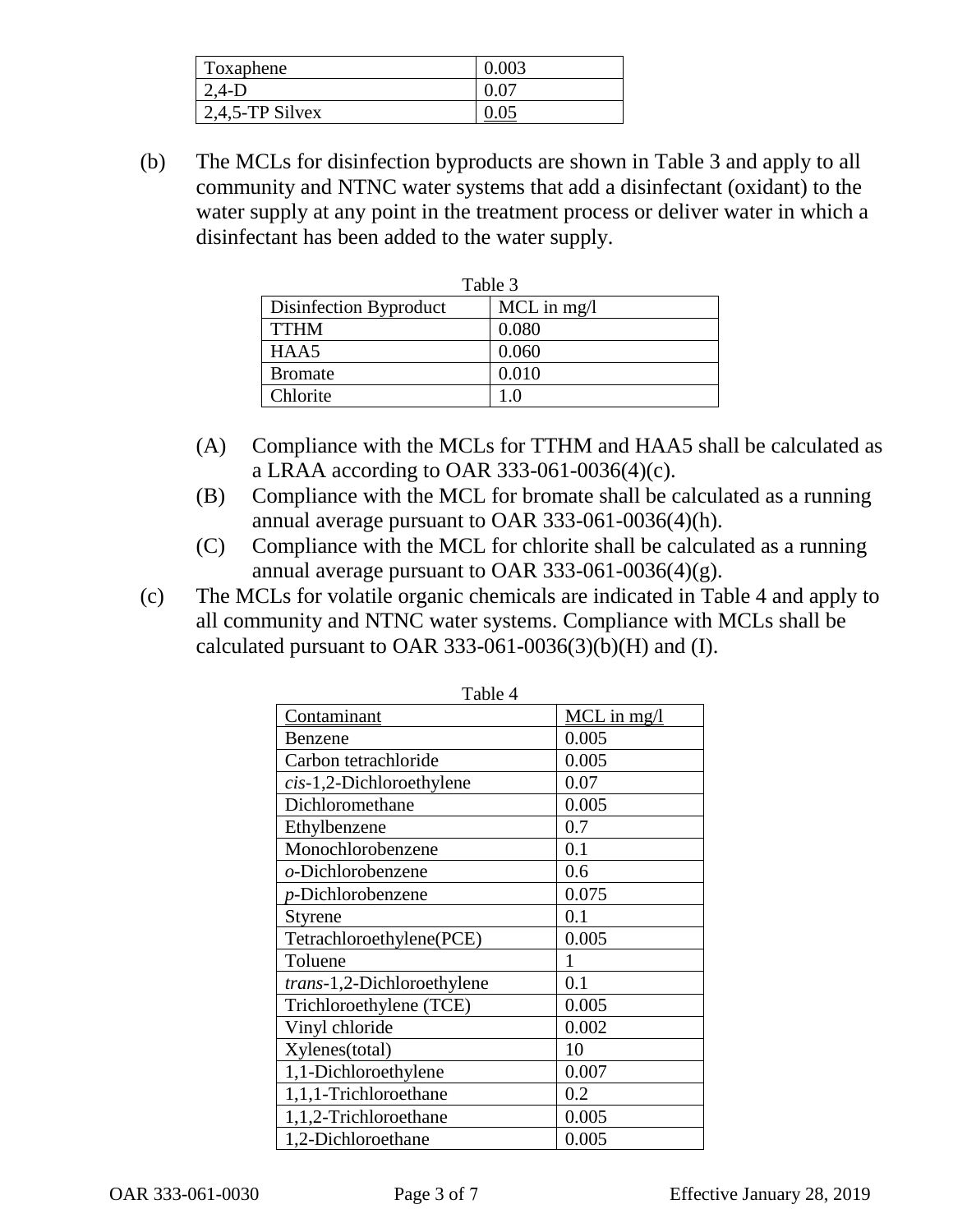| 1,2-Dichloropropane    | 0.005       |
|------------------------|-------------|
| 1.2.4-Trichlorobenzene | <u>በ በ7</u> |

- (d) When the Authority has reason to believe that a water supply has been contaminated by a toxic organic chemical, it will determine whether a public health hazard exists and whether control measures must be carried out;
- (e) The Authority may establish MCLs for additional organic chemicals as deemed necessary when there is reason to suspect that the use of those chemicals will impair water quality to an extent that poses an unreasonable risk to the health of the water users;
- (f) Persons who apply pesticides within watersheds above surface water intakes of public water systems shall comply with federal and state pesticide application requirements. (Safe Drinking Water Act (EPA), Clean Water Act (EPA), Federal Insecticide, Fungicide and Rodenticide Act (EPA), ORS 536.220 to 536.360 (Water Resources), 468B.005 (DEQ), 527.610 to 527.990 (DOF), 634.016 to 634.992 (Department of Agriculture)). Any person who has reasonable cause to believe that his or her actions have led to organic chemical contamination of a public water system shall report that fact immediately to the water supplier.
- (3) MCLs for turbidity are applicable to all public water systems using surface water sources or groundwater sources under the direct influence of surface water in whole or in part. Compliance with MCLs shall be calculated pursuant to OAR 333-061- 0036(5).
	- (a) Turbidity at water systems where filtration treatment is not provided cannot exceed 5 NTU in representative samples of the source water immediately prior to the first or only point of disinfectant application unless:
		- (A) The Authority determines that any such event was caused by circumstances that were unusual and unpredictable; and
		- (B) As a result of any such event, there have not been more than two such events in 12 months when water was served to the public, or more than five events in 120 months the system served water to the public, in which the turbidity level exceeded 5 NTU. An "event" is a series of consecutive days during which at least one turbidity measurement each day exceeds 5 NTU. Turbidity measurements must be collected as required by OAR 333-061-0036(5)(a)(B).
	- (b) The MCLs for turbidity in drinking water, measured at a point representing filtered water prior to any storage, are as follows:
		- (A) Conventional filtration treatment or direct filtration treatment.
			- (i) At water systems where conventional filtration or direct filtration treatment is used, the turbidity level of representative samples of a system's filtered water, measured as soon after filtration as possible and prior to any storage, must be less than or equal to 0.3 NTU in at least 95 percent of the measurements taken each month, measured as specified in OAR 333-061-0036(5).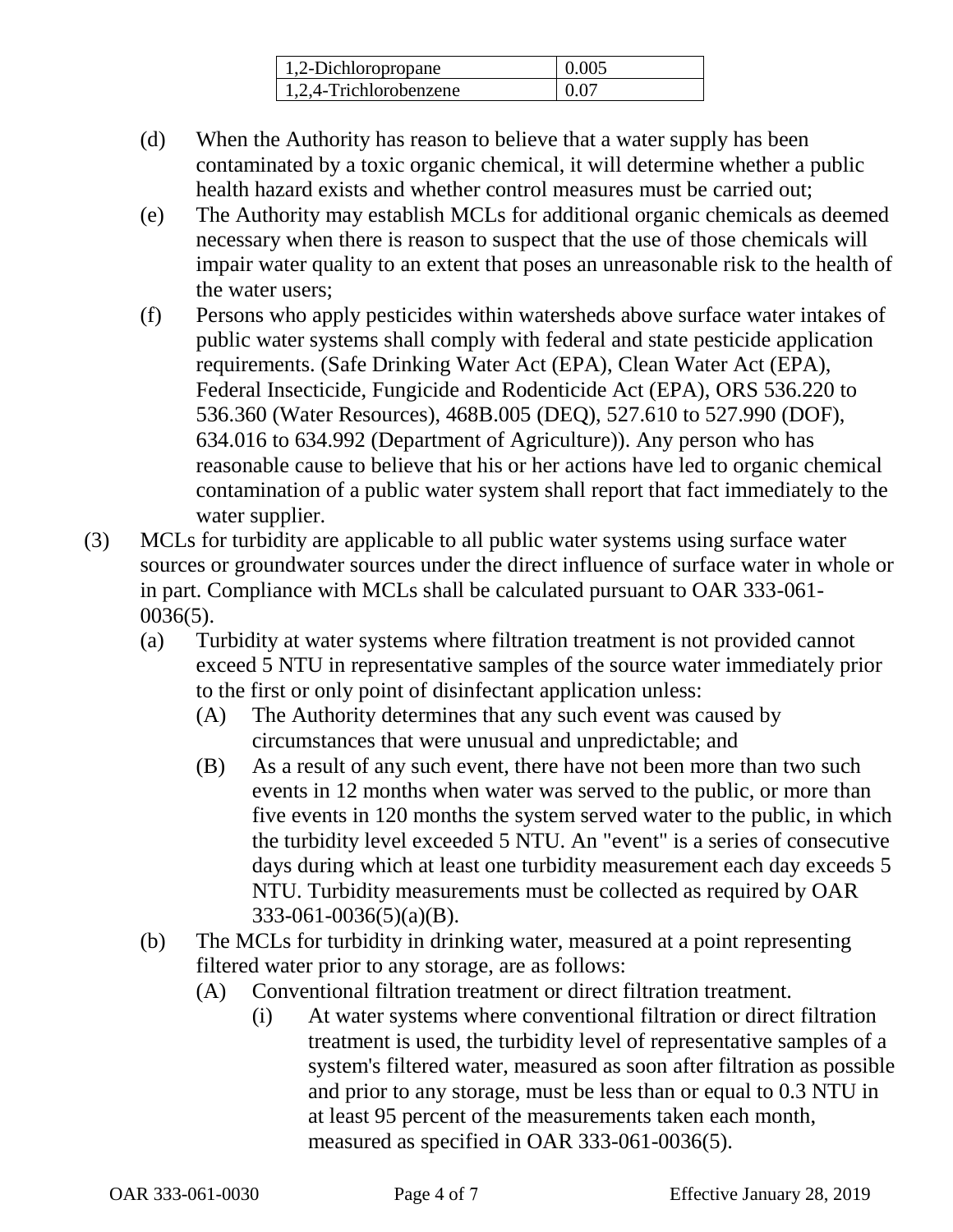- (ii) At water systems where conventional filtration or direct filtration treatment is used, the turbidity level of representative samples of a system's filtered water, measured as soon after filtration as possible and prior to any storage, must at no time exceed 1 NTU measured as specified in OAR 333-061-0036(5).
- (B) Slow sand filtration.
	- (i) At water systems where slow sand filtration is used, the turbidity level of representative samples of filtered water, measured as soon after filtration as possible and prior to any storage, must be less than or equal to 1 NTU in at least 95 percent of the measurements taken each month, measured as specified in OAR 333-061- 0036(5)(b), except that if the Authority determines there is no significant interference with disinfection at a higher turbidity level, the Authority may substitute this higher turbidity limit for that system.
	- (ii) The turbidity level of representative samples of filtered water must at no time exceed 5 NTU, measured as specified in OAR 333-061-  $0036(5)(b)$ .
- (C) Diatomaceous earth filtration.
	- (i) At water systems where diatomaceous earth filtration is used, the turbidity level of representative samples of filtered water, measured as soon after filtration as possible and prior to any storage, must be less than or equal to 1 NTU in at least 95 percent of the measurements taken each month, measured as specified in OAR 333-061-0036(5)(b).
	- (ii) The turbidity level of representative samples of filtered water must at no time exceed 5 NTU, measured as specified in OAR 333-061-  $0036(5)(b)$ .
- (D) Other filtration technologies. At water systems where filtration technologies other than those listed in paragraphs  $(3)(b)(A)$  through  $(C)$ of this rule are used, the turbidity level must be less than or equal to 1 NTU in at least 95 percent of the measurements taken each month and at no time exceed 5 NTU, as specified in OAR 333-061-0036(5)(b)(A). The Authority may substitute a lower turbidity value(s) if it is determined that the above limit(s) cannot achieve the required level of treatment. The water supplier must demonstrate to the Authority that the alternative filtration technology in combination with disinfection treatment as specified in OAR 333-061-0032 and monitored as specified by OAR 333-061-0036 consistently achieves 99.9 percent removal or inactivation of *Giardia lamblia* cysts and 99.99 percent removal or inactivation of viruses, and 99 percent removal of *Cryptosporidium* oocysts.
- (4) The MCL for *E. coli* applies to all public water systems as specified in this section. (a) A water system exceeds or violates the MCL for *E. coli* if any of the conditions identified in paragraphs  $(4)(a)(A)$  through  $(4)(a)(D)$  of this rule occur.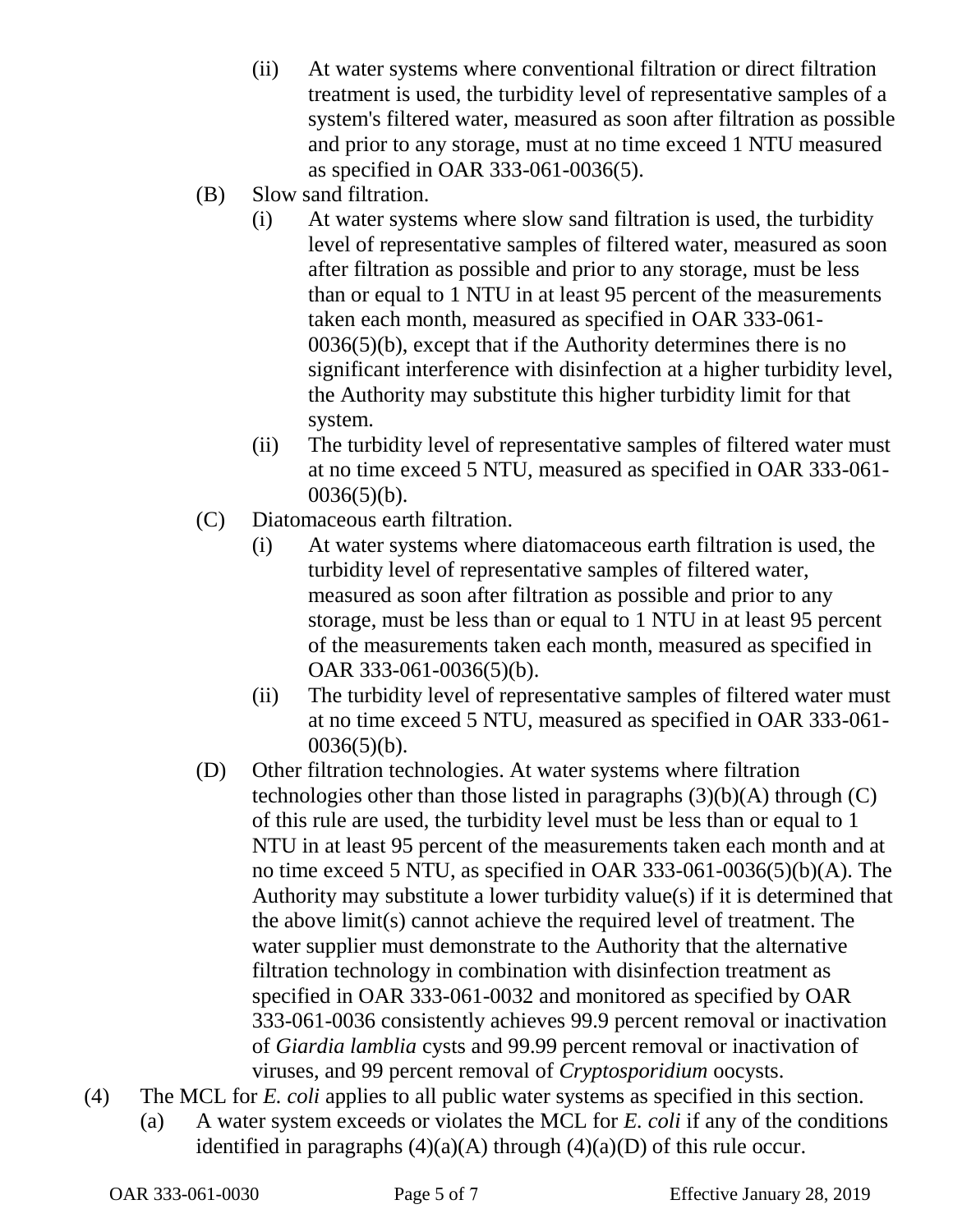- (A) An *E. coli*-positive repeat sample follows a total coliform-positive routine sample.
- (B) A total coliform-positive repeat sample follows an *E. coli*-positive routine sample.
- (C) All required repeat samples are not collected following an *E. coli*positive routine sample.
- (D) Any repeat sample is not analyzed for *E. coli* when it tests positive for total coliform.
- (b) Exceeding the MCL for *E. coli* may pose an acute risk to health and requires the distribution of public notification as specified in OAR 333-061-0042.
- (5) MCLs for radionuclides are applicable only to community water systems and are indicated in Table 5:

| Table 5                                |              |
|----------------------------------------|--------------|
| Contaminant                            | <b>MCL</b>   |
| Gross Alpha (including Radium-226 but) | $15$ pCi/L   |
| not Radon and Uranium)                 |              |
| Combined Radium-226 and Radium-        | $5$ pCi/L    |
| 228                                    |              |
| Uranium                                | $30 \mu g/L$ |
| <b>Beta/Photon emitters</b>            | 4 mrem/yr    |

- (a) The average annual concentration of beta particle and photon radioactivity from man-made sources, including all radionuclides emitting beta particles or photons listed in Maximum Permissible Body Burdens and Maximum Permissible Concentration of Radionuclides in Air or Water for Occupational Exposure, National Bureau of Standards Handbook 69, except the daughter products of Thorium-232, Uranium-235 and Uranium-238, shall not produce an annual dose equivalent to the total body or any internal organ greater than 4 millirem per year. If two or more radionuclides are present, the sum total of their annual dose equivalent to the total body or to any organ shall not exceed 4 mrem/year.
	- (A) The average annual concentration of tritium assumed to produce a total body dose of 4 mrem/year is 20,000 pCi/L;
	- (B) The average annual concentration of strontium-90 assumed to produce a bone marrow dose of 4 mrem/year is 8 pCi/L.
- (b) Compliance with the MCLs shall be calculated pursuant to OAR 333-061-  $0036(7)(c)$ .
- (6) Contaminant levels for secondary contaminants are applicable to all public water systems. These are indicated in Table 6. (Also note OAR 333-061-0036(8)).

| Table o                       |                                |
|-------------------------------|--------------------------------|
| <b>Secondary Contaminant:</b> | Level in mg/l where applicable |
| Color                         | 15 color units                 |
| Corrosivity                   | Non-corrosive                  |
| Foaming agents                | 0.5                            |

| Table 6 |
|---------|
|---------|